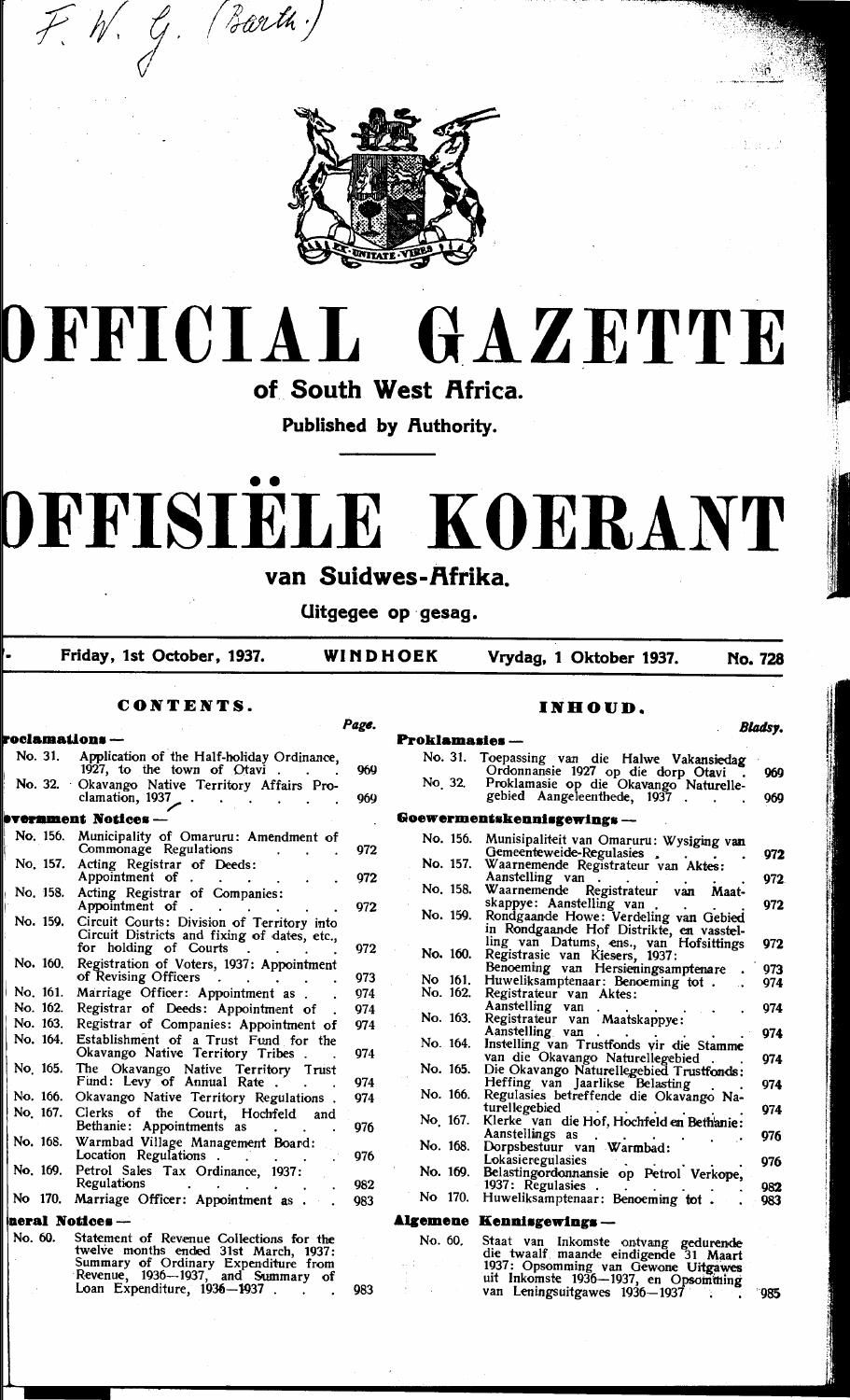| No 61.<br>No. 62. | List of Companies registered.<br>Land reserved for Railway Purposes:<br>Outjo District                   | 986<br>987            | No 61.<br>No. 62. | Lys van<br>Grond v<br>gereserve  |
|-------------------|----------------------------------------------------------------------------------------------------------|-----------------------|-------------------|----------------------------------|
| <b>Tenders</b>    |                                                                                                          |                       | <b>Tenders</b>    |                                  |
| No. 8.            | Lands Branch, Windhoek: Tenders for<br>the Purchase of the Farm Finis No. 192.<br>Keetmanshoop           |                       | No. 8.            | Afdeling<br>Tenders<br>Finis No  |
| No. 9.            | Tenders for the supply of Magneto Tele-<br>phone Equipment to the Department of<br>Posts and Telegraphs. | 987<br>988            | No 9.             | Tenders<br>Telefoon<br>Pos- en 7 |
| Advertisements -- |                                                                                                          | <b>Advertensies</b> — |                   |                                  |

Estate Notices, etc., etc..

#### **PROCLAMATIONS**

#### By HIS HONOUR DAVID GIDEON CONRADIE, ADMINISTRATOR OF SOUTH WEST AFRICA

No. 31 of 1937.]

UNDER and by virtue of the powers in me veyted by sub-section (2) of Section  $tw_2$  of the Half-holiday Ordinance, 1927 (Ordinance No. 8 of 1927), I do hereby proclaim, declare and make known that the provisions of that Ordinance shall apply within a radius of four miles from the place where the post offioe is situate in the town of OTAVI.

GOD SAVE THE KINO.

Given under my hand and seal at Windhoek this 11th day of September, 1937.

> D. G. CONRADIE, *Administrator.*

No. 32 of 1937.]

. WHEREAS it is desirable to make better provision for 'the government of the Okavango Native Territory;

NOW THEREFORE, under and by virtue of the powers in me vested, I do hereby proclaim, declare and make known  $\overline{\text{as}}$  follows :-<br>1 The

The area defined in the schedule hereto, and hereinafter referred to as "The Okavango Native Territory" hereby set apart as a reserve for the sole use and occupation of natives.

ţ. 2. (1) The Administrator may make regulations for the Government of the Okavango Native Territory.

(2) Any person contravening or failing to comply with early regulation made under the provisions of this section, or with any order issued under the authority of any such regulation, shall be guilty of an offence and liable to the penalties prescribed in the regulations for such contravention or default, and if no specific penalty is prescribed for any such contravention or default, tbe oourt convicting him may impose upon him a fine not exceeding twenty-five pounds, or, in default of payment, imprisonment, with or without hard labour, for a period not exceeding six months.

(3) Any such regulations may be made applicable only to any particular areas or in respect only of particular classes of persons or tribes or portions of tribes, and different regulations may be made for different areas or in respect of different classes or tribes or portions of tribes.

: 3. (1) The Administrator may by notice published in the *Gazette* establish for any tribe or aggregate of tribes or portion of a tribe a separate Trust Fund.

(2) There shall be paid into any Fund so established all moneys received by the Administration under any rate,<br>tax, levy, fee or charge imposed upon the members of any tribe or aggregate of tribes or portion of a tribe for which the Fund is established, all moneys specially dopated to such Fund, and, if the Administrator so direct, any moneys due to such tribe or aggregate of tribes or portion of a tribe from any source.

(3) If at any time it appear to him expedient, the Administrator may:-

(a) *in* case of the union of any tribes or portions of tribes for which separate Funds have been established, order that those Funds be joined to form a single Fund; or

| No 61.        | Lys van Maatskappye geregistreer.<br>No. 62. Grond vir Spoorwegdoeleindes<br>gereserveer: Outjo Distrik          |  |  |  |  |
|---------------|------------------------------------------------------------------------------------------------------------------|--|--|--|--|
| enders        |                                                                                                                  |  |  |  |  |
| No. 8.        | Afdeling van Lande, Windhoek:<br>Tenders vir die Aankoop van die Plaas<br>Finis No. 192, Keetmanshoop.           |  |  |  |  |
| No 9.         | Tenders vir die Verskaffing van Magnetiese<br>Telefoonapparate aan die Departement van<br>Pos- en Telegraafwese. |  |  |  |  |
| lvertensies — |                                                                                                                  |  |  |  |  |

Boedelkennisgewings, ens., ens..

#### **PROKLAMASIES**

#### VAN SY EDELE DAVID GIDEON CONRADIE, ADMINISTRATEUR VAN

No. 31 van 1937.]

Op grond van en kragtens die bevoegdhede deur subartikel (2) van Artikel twee van die Halwe dag Ordonnansie 1927 (Ordonnansie No. 8 van 1927) klameer, V•erklaar en maak ek hiermee bekend dat die palings van daardie Ordonnansie van toepassing is binne radius van vier myle vanaf die plek waar die poskantoor<br>die dorp OTAVI geleë is.

#### GOD BEHOEDE DIE KONING.

Gegee onder my hand en seël te Windhoek hierd 11de dag van September 1937.

D. G. CONRADIE, Administrate

No. 32 van 1937.]

NADEMAAL dit wenslik is om beter voorsiening die regering van die Okavango Naturellegebied te maak;

SO IS DIT dat ek, op grond van en kragtens die voegdhede my verleen, hiermee proklameer, verklaar en<br>volg bekendmaak :—

1. Die landstreek wat in die Bylae hiervan ls, en hierinlater "Die Okavango Naturellegebied" word, word hiermee uitgehou as 'n reserwe vir gebruik en bewoning deur naturelle.

2. ( 1) Die Administrateur mag regulasies vir die van die Okavango Naturellegebied maak.

(2) Enige persoon wat enige regulasies, kragtens bepalings van hierdie artikel gemaak, oortree of nie nie, of enige order, op grond van enige sodanige regulas<br>uitgevaardig, nie nakom nie, is skuldig aan 'n oortredi en strafbaar met die strawwe, in die regulasies vir oortreding of nie-nakoming voorgeskryf, en indien paalde straf vir sodanige oortreding of nie-nakoming<br>geskryf is nie, dan kan die hof, wat hom skuldig b hom 'n boete oplê van nie meer as vyf-en-twinti<sub>i</sub><br>nie, of by wanbetaling tronkstraf, met of sonder arbeid, vir 'n tydperk van nie Ianger as ses maande

(3) Enige sodanige regulasies kan toepaslik gemaak op enige besondere streke alleen, of ten aansien van a<br>besondere klasse van persone of stamme of gedeeltes stamme, en verskillende regulasies kan gemaak word<br>verskillende streke of ten aansien van verskillende kl of stamme of gedeeltes van stamme.

3. (1) Die Administrateur kan, deur kennisgewing die *Offisiële Koerant* gepubliseer, vir enige stam of van stamme of 'n gedeelte van 'n stam 'n afsonder fonds stig.

(2) In enige fonds, sodanig gelde deur die Administrasie ontvang ingevolge enige lasting, heffing, fooi of las opgelê op die lede van<br>stam of aggregaat van stamme of gedeelte van 'n<br>waarvoor die fonds gestig is, alle gelde spesiaal a: danige fonds geskenk, en, indien die Administrateur<br>enige gelde van enige bron aan sodanige stam of<br>van stamme of gedeelte van 'n stam verskuldig.

Indien dit hom te eniger tyd dienstig skyn die Administrateur

(a) ingeval van die vereniging van enige stamme of deeltes van stamme, waarvoor afsonderlike fondse stig is, gelas dat die fondse verenig word om<br>enkele fonds te vorm; of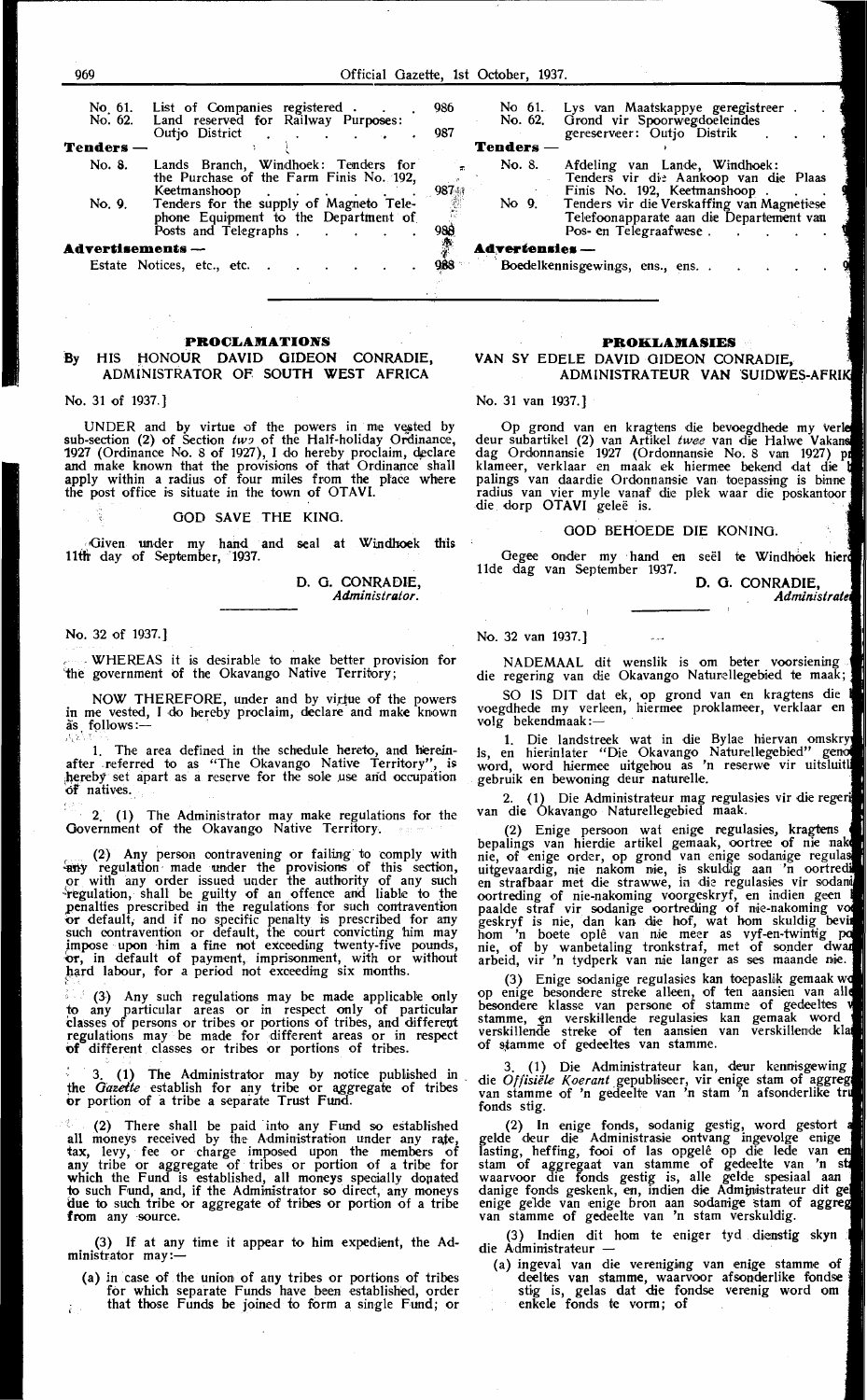- in case of the sub-division of any tribe or aggregate of tribes or portion of a tribe for which a separate Fund has been established order that the• Fund be sub-divided, in such manner and in such proportions as may be directed by him, into two or more separate Funds to be aUocated to the sub-divisions of such  $\vert$  tribe or aggregate of tribes or portion of a tribe.
- $(4)$ The moneys contained in any Fund shall be expended e directed by the Administrator, after consultation with the r chiefs or, if there be no chief, with the headmen<br>tribe or aggregate of tribes or portion. of a tribe for the Fund has been established, upon objects which of the Administrator are in the interest and to promote the welfare of that tribe or aggregate or portion of a tribe.

(5) Proper accounts shall be kept by the Accounting<br>cer of South West Africa of all receipts and expenditure connection with every Fund.

(6) Th.e Administrator may levy an an:nual rate upon members of every tribe or aggregate of tribes or portion a tribe for which a Fund has been established.

shall be of such amount not exceeding the Administrator may from time to time ermine. - p

ie Notice of the levy of a rate shall be given in the and in such other manner as the Administrator may and the notice shall fix the date upon which the e falls due.

The rate shall be payable to the officer of the appointed to exercise authority over the tribe of tribes or portion of a tribe for which the been established, and shaH be paid into the Fund.

ate (10) All male persons of the apparent age of not less eighteen years who are members of the tribe or aggregate 'bes or portion of a tribe, and who have not been from payment under the next succeeding sub-section, liable to pay the rate, whether or not they are at in the Okavango Native Territory, and any male who leaves the Okavango Native Territory for the of taking up or seeking work shall be deemed to less than eighteen. years of age.

11) Any person who is indigent and is prevented from<br>ing by reason of age, infirmity, chronic disease or<br>sufficient cause may be exempted from payment of The rate by the officer appointed to exercise authority over<br>
re tribe, aggregate of tribes or portion of a tribe to which<br>
right person belongs, and in the case of a person residing for the time being outside of the Okavango Native, by the Officer-in-Charge of Native Affairs or other authority at the place where that native resides for the time being is.

(12) Any person who fails to pay the rate due by him in sixty days from the date upon which the rate became shall be guilty of an offence and liable on conviction fine not exceeding five pounds or, in default of payto imprisonment, with or without hard labour, for a not exceeding one month.

The Court shall on passing sentence also give judgment<br>the amount of the rate in default, which judgment shall executable in all respects as if it were a civil judgment the court.

4. (1) The Senior Officer of the Administration in Okavango Native Territory, may, subject to tbe instruc-of the Secretary for South West Africa, enrol fit and r persons, who shall be natives, as constables of a<br>to be entitled the Okavango Native Territory Police, and time and for any reason or without assigning any and without notice suspend, reduce, discharge or any such person from such body.

(2) Every constable of the Okavango Native Territory blice shall be engaged on a written contract of service forth the conditions of his employment.

(3) Every constable of the Okavango Native Territory<br>ce shall on enrolment take the following oath:—

"I, ... .. ..................................................................... , do swear that I will faithfully serve the Administrator of South West Africa in the Okavango Native Territory Police.

So help me God."

(b) ingeval van die onderverdeling van enige stam of aggregaat van stamme of gedeelte van ~n stam, waar-: voor 'n afsonderlike fonds gestig is, gelas dat die. fonds onderverdeel word, op sodanige wyse en in so-<br>danige verhouding as hy mag voorskryf, in twee of<br>meer afsonderlike fondse, om toegewys te word aan<br>die onderverdelings van sodanige stam of aggregaat<br>van stamme of gedee

(4) Die gelde, in enige fonds vervat, moet bestee word soos deur die Administrateur voorgeskryf, na raadpleging met die Kaptein of Kapteins, of, as daar geen Kaptein is nie,<br>met die hoofmanne van die stam of aggregaat van stamme of gedeelte van 'n stam, waarvoor die fonds gestig is, vir doeleindes wat volgens die mening van die Administrateur<br>in die belang van daardie stam of aggregaat van stamme of gedeelte van 'n stam is, en bereken om die welvaart daar-<br>van te bevorder.

(5) Behoorlike hoek word gehou deur die Rekenpligtige Amptenaar van Suidwes-Afrika van alle inkomste en<br>uitgawe in verband met iedere fonds.

(6) Die Administrateur kan 'n jaarlikse belasting hef<br>op die lede van elke stam of aggregaat van stamme of gedeelte van 'n stam, waarvoor 'n fonds gestig is.

(7) Die belasting is sodanige bedrag, van nie meoer as: twintig sjieHngs nie, as wat di·e Administrateur van tyd tot tyd mag vasstel.

(8) Kennis van die heffing van 'n belasting word in die Offisiële Koerant gegee en op sodanige ander wyse as wat die Administrateur mag gelas, en die kennisgewing moet die datum, waarop die belasting betaalbaar is, bepaal.

(9) Die belasting is betaalbaar aan die amptenaar van die Administrasie wat aangestel is om gesag uit te oefen oordie stam of aggregaat van stamme of gedeelte van 'n stam, waarvoor die fonds gestig is, en word in die fonds

(10) Alle manspersone van die skynbare ouderdom van minstens agtien jaar wat Iede is van die stam of aggregaat van stamme of gedeelte van 'n stam, en wat nie ingevolge die naasvolgende subartikel van betaling vrygestel is nie, is aan betaling van die belasting onderhewig, of hulle dan in die Okavango Naturellegebied is of nie, en enige mans- persoon wat die Okavango Naturellegebied verlaat met die doel om werk aan te neem of te soek sal beskou word nie minder as agtien jaar oud te wees.

(11) Enige persoon wat behoeftig is en verhmder is om te werk deur ouderqom, gebr·eklilcheid, kroniese siekte of ander voldoende rede kan deur die amptenaar, aangestel om' gesag uit te oefen oor die stam., .aggregaat van stamme of gedeelte van 'n stam waaraan daardie persoon behoort, vrygestel word van betaling van die belasting, en ingeval van<br>'n persoon wat vir die oomblik buitekant die Okavango Naturellegebied woon deur die amptenaar met Naturellesake belas of 'n ander amptenaar met gesag op die plek waar daardie naturel woon of hom vir die oomblik bevind.

(12) Enige persoon wat versuim om die belasting, deur hom verskuldig, binne sestig dae vanaf die datum waarop die belasting betaalbaar was, te betaal, is skuldig aan 'n oortreding en by skuldigbevinding strafbaar met 'n boete van hoogstens vyf pond, of, by wanbetaling, tot tr we betassuit of sonder dwangarbeid, vir 'n tydperk van hoogsterste van hoogsters vyf pond, of, by wanbetaling, tot tronkstraf, met of sonder dwangarbeid, vir 'n tydperk van nie langer-<br>as een maand nie.

By vonnissing gee die hof ook uitspraak vir die bedrag<br>van die agterstallige belasting, watter uitspraak in alle opsigte uitvoerbaar is asof dit 'n siviele uitspraak van die hof was.

(1) Die senior amptenaar van die Administrasie indie Okavango Naturellegebied mag, onderworpe aan die voor--<br>skrifte van die Sekretaris vir Suidwes-Afrika, geskikte en:<br>behoorlike persone, wat naturelle moet wees, aanwerf as, konstabels in 'n liggaam, wat die Okavango Naturellegebied: Polisie genoem word, en te eniger tyd en vir enige rede-<br>en sonder om enige rede te gee en sonder kennisgewing enige sodanige persoon skors, degradeer of uit sodanige liggam. afdank of ontslaan.

(2) Elke konstabel van die Okavango Naturellegebied Polisie moet aangewerf word 'op 'n skriftelike dienskoritrak waarin die voorwaardes van sy indiensneming uiteengesit word.

(3) Elke konstabel van die Okavango Naturellegebied<br>Polisie, moet by aanwerwing die volgende eed neem :--

"Ek, ........................................................................ , sweer dat ek die Administrateur van Suidwes-Afrika getrou in die Okavango Naturellegebied Polisie sal dien.

.So help my God."